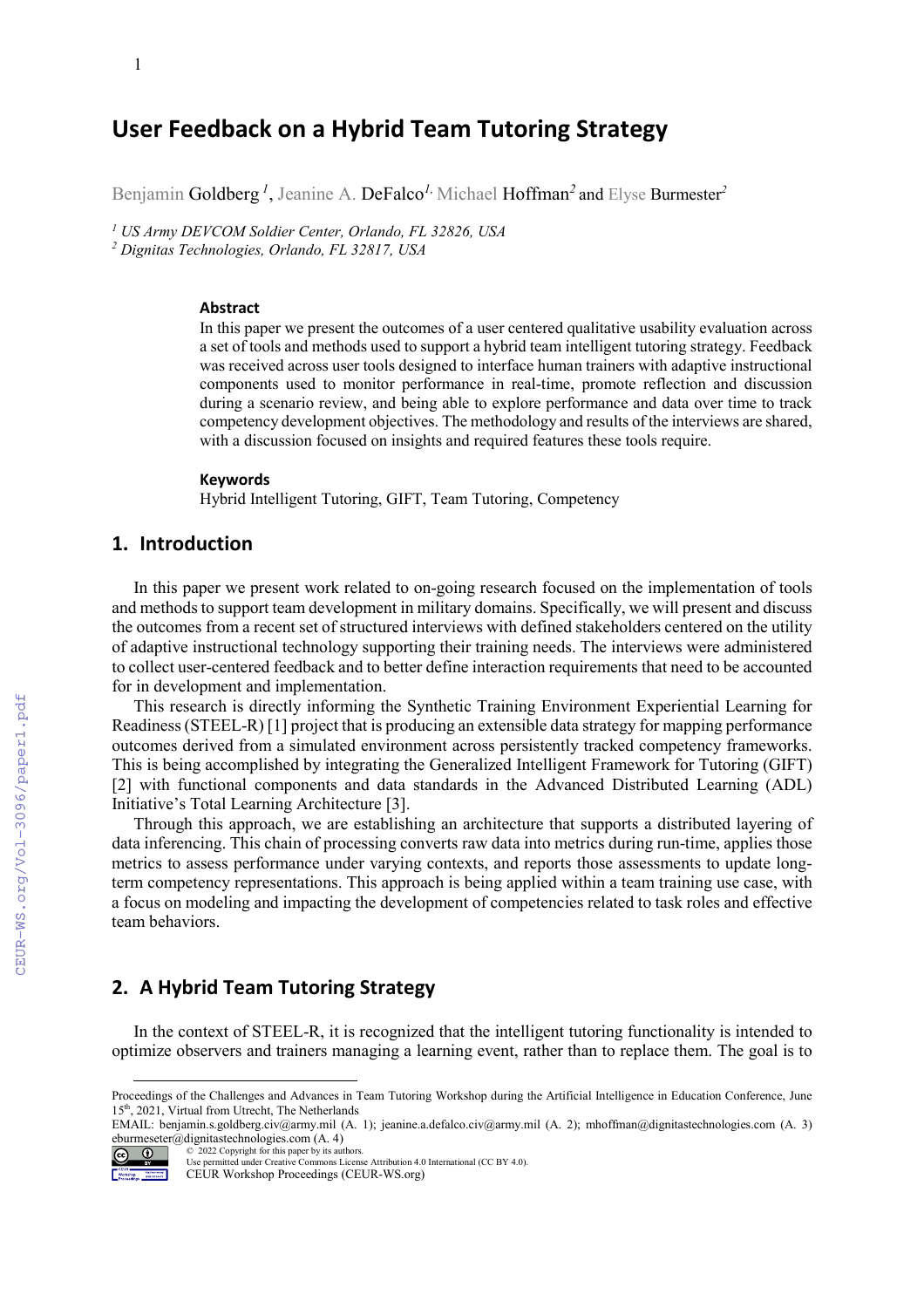use intelligent tutoring services where appropriate to offset the workload and task load performed by instructors, and using data driven methods to build objective assessments where possible. Part of this effort is to establish user-friendly devices that interface adaptive instructional services with humans across all phases of a learning event [4]. For this workshop, we are sharing the outcomes of structured interviews held with individuals of an operations group for an active Army unit. We presented the current state of the GIFT Game Master Interface, and mock-ups of a new proficiency and competency dashboard. For this context, we are examining three levels of engagement, which include a run-time execution tool, an after-action review (AAR) playback tool, and a persistent competency dashboard tool. A high-level description of each tool will be provided, followed by a breakdown of the interview outcomes.



# **2.1. Training Execution Tool for Observer Controller/Trainers**

**Figure 1:** The STEEL-R Game Master interface used during run-time with visualization of the interaction space and underlying assessment structures.

This set of User Interfaces (UIs) are used to support the trainer during the real-time delivery of training. The tool connects with available data sources and the GIFT domain module, which provides an overview of real-time performance as tasks and scenarios are completed. The tool also provides an ability for the human observer to insert assessments and create bookmarks for display during AAR.



**Figure 2:** The Game Master run-time mode with the Bookmark Gesture function enabled.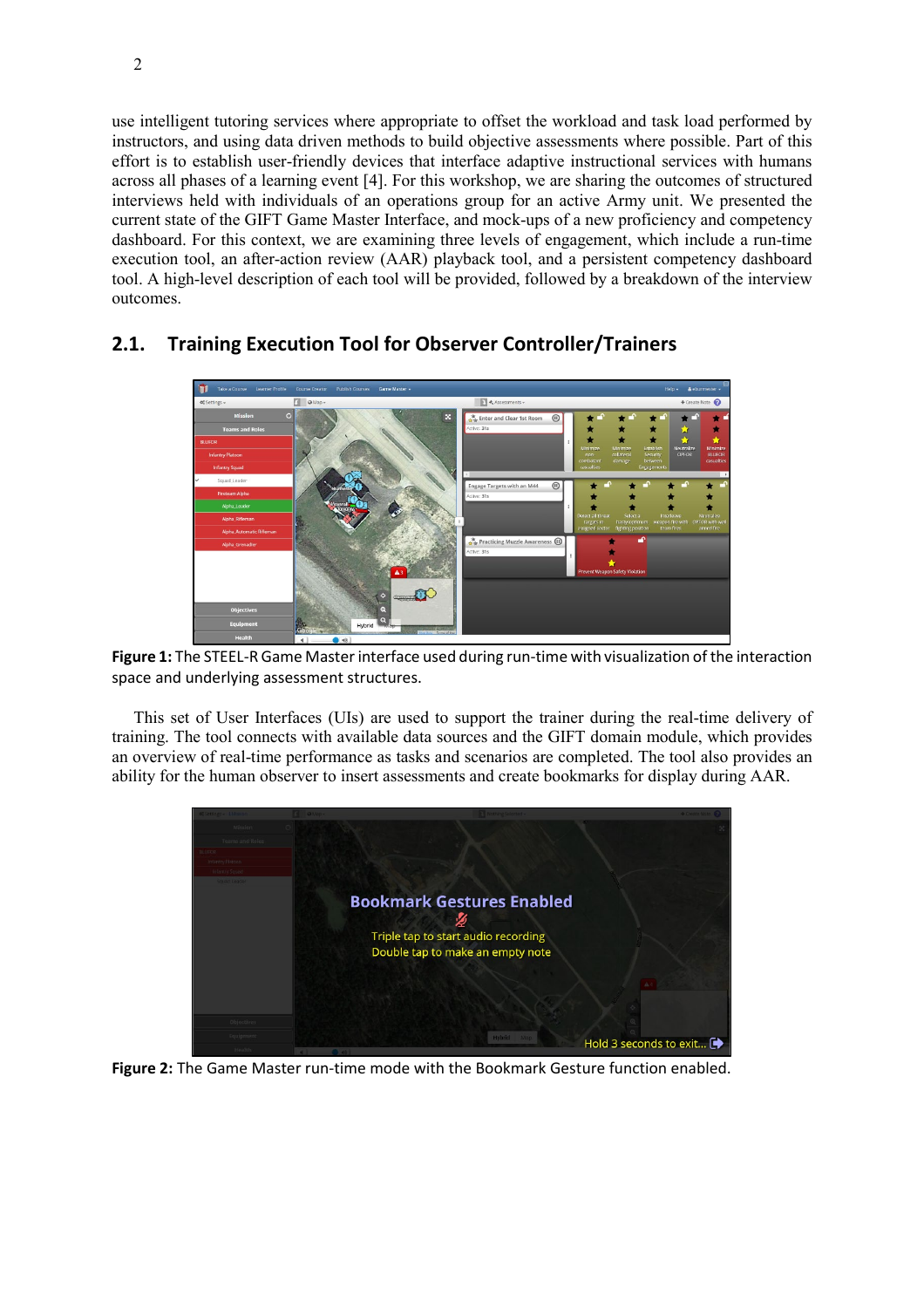

## **2.2. Adaptive AAR and Scenario Playback Tool**

**Figure 3:** The Game Master in playback mode with a previous log visualized for exploration and AAR.

This set of UIs are used to support an instructor or team leader with reviewing performance outcomes following completion of a scenario. It provides visualizations and dashboards based on aggregated data to help drive effective AARs. The tool displays all the measures of performance and effectiveness collected during training on a searchable timeline with play-back capabilities. A user can explore specific tasks, re-play scenario events, and highlight observed assessment bookmarks that require attention and reflection during the AAR. Coaching strategy recommendations will be added in the nearterm.

## **2.3. Dashboard for Competency and Readiness Tracking**

This set of UIs and dashboards are being designed with team leads and commanding officers in mind. The tool will visualize experiential data collected across several instances of training. This can involve examining performance across multiple scenarios performed in a single day (i.e., to examine performance trends as they relate to that day's specific training objectives), or across multiple training events and environments experienced during a training cycle (i.e., to track competency development over time and to monitor readiness requirements). These visualizations are based on stored xAPI (eXperience Application Interface [2]) statements that are collected over time and across multiple environments. Through these interfaces, a user can explore how their team and sub-ordinates are progressing in the development of operational competencies.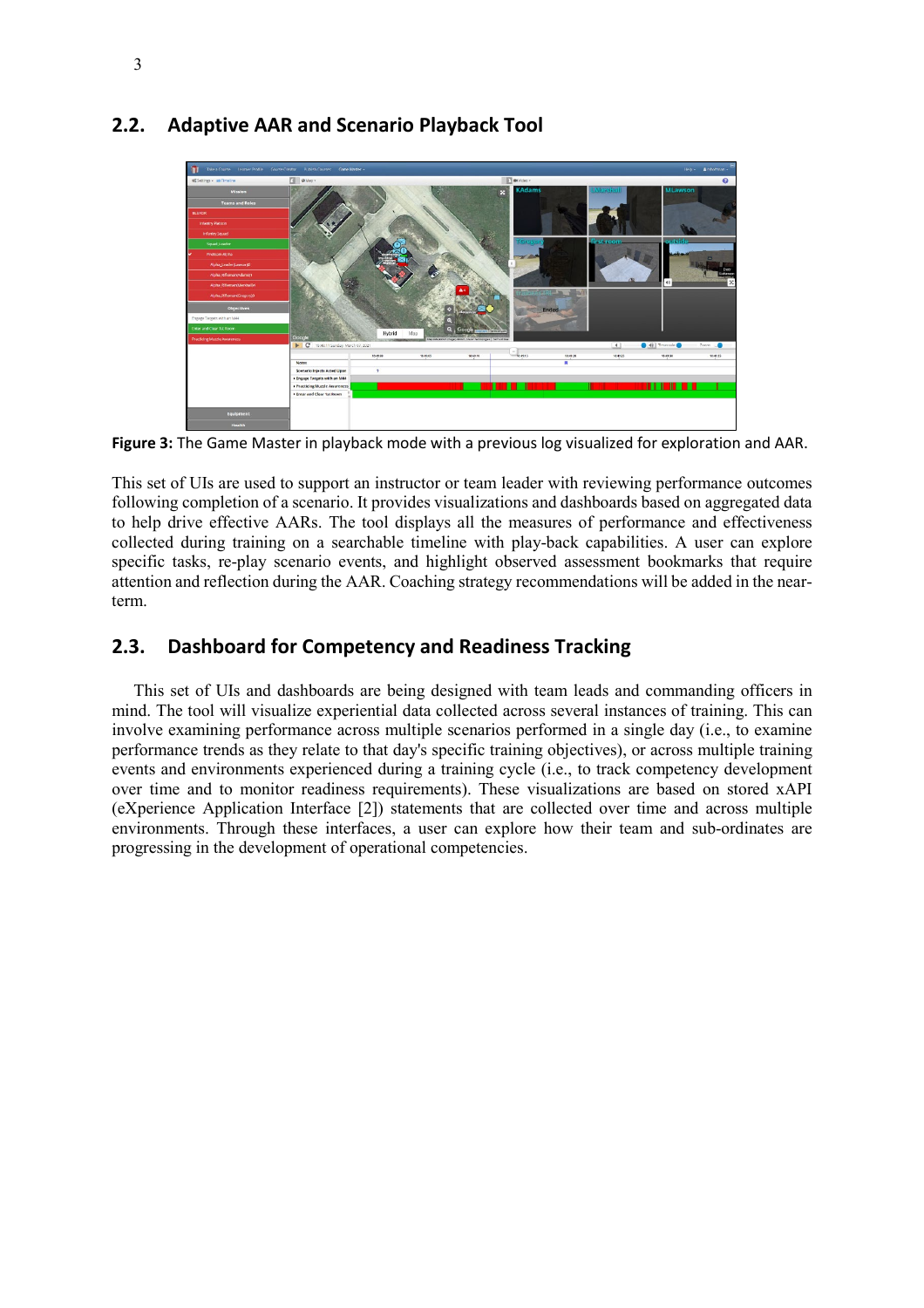|                                                    |                         |                |                  |                            |                    |                                   |               |                 | <b>Proficiency Dashboard</b> |
|----------------------------------------------------|-------------------------|----------------|------------------|----------------------------|--------------------|-----------------------------------|---------------|-----------------|------------------------------|
| <b>Personal</b>                                    |                         | My soldiers    |                  |                            |                    |                                   |               |                 |                              |
| 3rd Squad / Enter and Clear a Room<br>$\checkmark$ |                         |                |                  |                            |                    |                                   |               |                 |                              |
| Enter and clear a room                             |                         |                |                  |                            | <b>MIM</b>         | <b>Task Steps over 8 sessions</b> |               |                 |                              |
| <b>Squad</b>                                       | Proficiency             |                |                  | Overall                    | Transfer           | Competence                        | <b>System</b> | <b>Sweet</b>    | Ure                          |
| <b>3rd Squad</b>                                   |                         |                |                  | p                          | as                 | Positioning                       |               |                 |                              |
| <b>Findeen A</b>                                   | $\blacksquare$          |                |                  | $\cup$                     | 22                 | <b>Squed Leader</b>               | w             | 52              | <b>AB</b>                    |
| <b>Finderm B</b>                                   |                         |                |                  | P                          | 53                 | Team Leader                       | <b>M</b>      | 20 <sup>2</sup> | <b>nk</b>                    |
|                                                    |                         |                |                  |                            |                    | Clearing a room                   |               |                 |                              |
| $\overline{ }$                                     |                         |                |                  |                            |                    | <b>Solder 1</b>                   | w             | NG.             | <b>AB</b>                    |
|                                                    |                         |                |                  |                            |                    | Soldier 2                         | 4t            | 22              | nh.                          |
|                                                    |                         |                |                  |                            |                    | Solder 3                          | 76            | 52              | <b>ON</b>                    |
| Conditions (all)                                   |                         | Synthetic      | Semi             |                            | Live               | <b>Solder 4</b>                   | w             | 20 <sup>2</sup> | nh.                          |
| Activity                                           | $\overline{a}$          | <b>Syndh</b>   | <b>Senior</b>    | Line                       | Transfer           | <b>All soldiers</b>               | $\sim$        | 52              | <b>AB</b>                    |
| <b>Indemnet Weather</b>                            | ы                       | $\overline{2}$ | ٠                | $\circ$                    | $\bullet$          | <b>Team Leader</b>                | <b>GO</b>     | 12              | nh                           |
| <b>High Wind</b>                                   | ٠                       | ×              | ۰                | $\circ$                    | 75                 |                                   |               |                 |                              |
| <b>Extreme Weather</b>                             | в                       | $\overline{2}$ | ٠                | $\circ$                    | 25                 |                                   |               |                 |                              |
| Low Light                                          | $\overline{a}$          | $\overline{a}$ | $\circ$          | $\circ$                    | ×.                 |                                   |               |                 |                              |
| Good Light                                         | ٠                       | $\mathbf{r}$   | $\circ$          | $\circ$                    | $\overline{a}$     |                                   |               |                 |                              |
| Moderate Light                                     | <b>DOM</b>              | o's            | <b>DAY</b>       | <b>DO</b>                  | AT.                |                                   |               |                 |                              |
| <b>Extreme Heat</b>                                | <b>AN</b>               |                |                  | <b>Adm</b>                 | SA                 |                                   |               |                 |                              |
|                                                    |                         | n/a            | nh               |                            |                    |                                   |               |                 |                              |
|                                                    |                         |                |                  |                            |                    |                                   |               |                 |                              |
| <b>Recommended Scenarios</b>                       |                         |                |                  | <b>Practiced Scenarios</b> |                    |                                   |               |                 |                              |
| <b>Activity</b>                                    | Practiced               | Result         | Conditions       |                            | <b>Brytronment</b> |                                   |               |                 |                              |
| Instruction Needed                                 | $\overline{\mathbf{z}}$ | Above          | Kriswiedge       |                            | Seni.              |                                   |               |                 |                              |
| Scenario                                           | $\circ$                 | nh             | 3                | $\overline{\phantom{a}}$   |                    |                                   |               |                 |                              |
| Scenario                                           | $\circ$                 | nh             | High Wind        |                            | Syd5               |                                   |               |                 |                              |
| Scenario                                           | $\circ$                 | nh             | <b>Low Light</b> | UH                         |                    |                                   |               |                 |                              |
| Scenario                                           | $\circ$                 | <b>DO</b>      | High Tierro      | <b>Live</b>                |                    |                                   |               |                 |                              |
| Scenario                                           | $\circ$                 | nh             | Low Temp         | Ure                        |                    |                                   |               |                 |                              |
|                                                    | $\mathbf{3}$            | Pass           | High Wind        | Systs.                     |                    |                                   |               |                 |                              |

**Figure 4:** STEEL-R draft readiness dashboard that visualizes long-term competency tracking information based on persistent data modeling.

### **3. Methodology**

To date, the UIs described above have been developed with input from limited retired Subject Matter Experts. In an effort to garner explicit feedback from the real end-user community on layout, features, data types, and data formats, a series of interviews with designated Squadron-level personnel were executed. These interviews collected think-aloud feedback while each tool was demonstrated from a functionality standpoint.

### **3.1. Participants**

The tools were demonstrated to and reviewed by 3 groups of participants averaging 2-6 participants per group. Participants included members of the Operations Team for an active Army unit, whom are responsible for coordinating and supporting training planning and delivery at the squadron level. This group consisted of former squad and platoon leaders, troop commanders and squadron leadership. These individuals also serve as Observer/Controller Trainers (OC/T) who perform oversight and assessment services while training is delivered.

### **3.2. Procedure**

Each interview followed the same sequence of interactions. A short briefing was provided to introduce the technology and the STEEL-R program the research is supporting. This was followed by an active demonstration across the three hybrid tutoring interfaces described above. The demonstration showed the recording of a simulated squad executing Battle Drill 6a, Enter and Clear a Room, in a synthetic game environment. During this portion, exercise control capabilities available to the OC/T were highlighted, as well as a review of the objective-associated assessments established using GIFT's run-time capability.

This was followed by a demonstration of the AAR playback experience for that exercise. The stored log-file was loaded and the participant group was able to explore the visual playback functions that are utilized for AAR and reflective discussions. After the AAR demonstration, participants then reviewed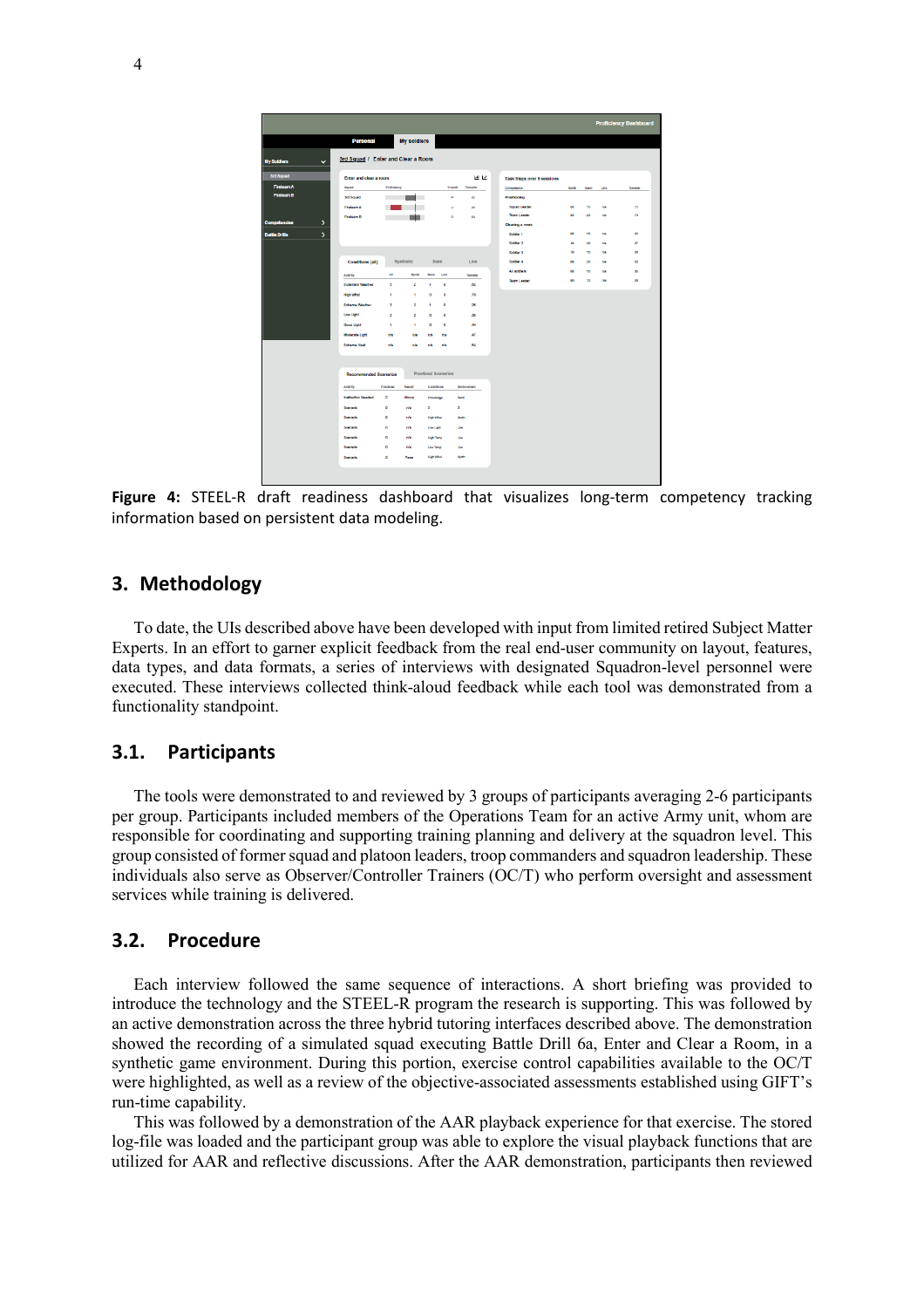the readiness dashboard that was designed to visualize competency development overtime based on persistent data capture.

Two scenarios were presented to the participants: Scenario 1 demonstrated novice performance, and Scenario 2 presented journeyman level performance for the same task. For both scenarios, participants were walked through the following interactions and workflows:

- Training Execution Tool
	- a. Using the Game Master tool to assess squad training IN-ACTION.
	- b. Input an assessment for a task that had not been assessed.
	- c. Filter assessments for an individual or sub-team.
	- d. Insert a text bookmark using the gesture input.
	- e. Identify squad performance for specific Knowledge, Skill, Ability components.
- Adaptive AAR and Playback Tool
	- a. Switch from active session to playback mode for AAR.
	- b. Use Game Master tool to review/edit recorded performance and prepare AAR.
	- c. Edit text bookmark created during scenario execution.
	- d. Use Game Master to execute an AAR.
	- e. Identify a bookmark created during scenario execution.
	- f. Identify scenario injects applied during scenario execution.
	- g. Describe squad performance across "Muzzle Flagging" task.
- Competency and Readiness Dashboard
	- a. Log-in to track team development towards readiness.
	- b. Examine competency trends and performance levels across all critical tasks and skill components.
	- c. Determine training needs at the individual and team level based on visual breakdown of competency levels across role and team dimensions.

During the demonstration, participants answered face-to-face loosely structured interview questions that elicited free response and discussion. Participants were also able to interact with the Game Master active and playback modes. These discussions were video recorded and transcribed at a later date.

### **3.3. Data**

The data collected from this engagement is primarily qualitative feedback based on the interviews. Participants responded to a series of questions focused on these themes:

- Evaluation and critique across each interface component.
- Compare current training review processes to hybrid team tutoring workflows.
- Assess likelihood and challenges of using tools during training.
- Describe current training event data vs proposed methods.
- Recommend areas for improvement focus.
- Provide overall feedback on hybrid team tutoring concept.

The data was used to establish requirements and notes for iterative improvements to the interfaces in question. It also highlights prioritization of functionality based on the goals and needs of the training audience.

### **4. Results**

Video logs across each interview group were transcribed and a thematic analysis was conducted. Overall, there were three primary themes addressed across all workflows:

1. Positive Feedback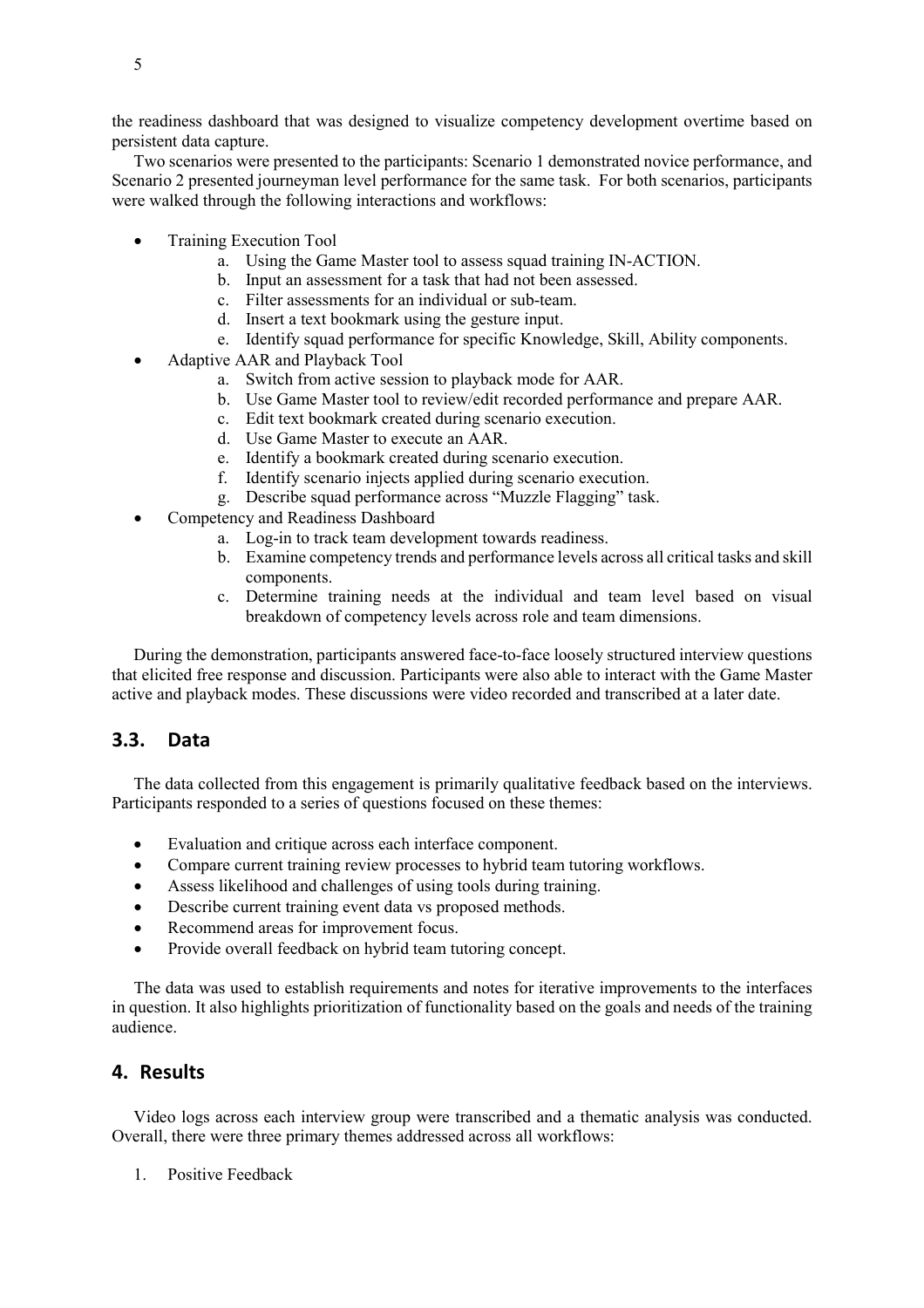- 2. Critique of System and Functions
- 3. Tool Requirements and Dependencies

A short synopsis of the key takeaways will be provided, followed by a conclusion section on planned changes to be made as a result of this activity.

### **4.1. Positive feedback**

Participants noted that the bookmark function was "great" and the capability to revisit AAR data at a later date was valuable. The gesture bookmark function was noted as a critical feature, as it would allow uninterrupted performance annotations of ongoing training. **Participants** also appreciated being able to see individual Soldiers on one side of the screen and the big picture of the training event on the other side of a screen. This was noted for both active and playback mode within the Game Master

Soldier 2 -- "This system is awesome; the technology is really cool; I think it's a great asset."

Compared to how AARs are currently managed, the Game Master tool was assessed as definitely having value.

Soldier 3 – "For AAR purposes, this would be a great tool to speed up the process. With this tool, we predict Soldiers would pay attention in AAR and would benefit from actually seeing their interactions in training through a playback function."

Soldier  $4 - 4$  Ks far as the AAR stuff goes talking about it is it's a bright system it's pretty straight forward, it's not overwhelming: video, tracker, roles – it's blunt and to the point. I do like that about the system. Based on how AARs are done right now, this would definitely be valuable."

**Participants** also thought that the Game Master tool would speed up the AAR process, and that trainees would benefit from seeing their actions in training through the playback function. Overall, there was positive feedback regarding the AAR feature that it would not only capture errors and bad habits, but also allow **participants** to provide positive feedback to trainees, reinforcing the good choices and not just focusing on the negative.

There was also good feedback related to an associated competency dashboard. All groups found it critical to track progress over time, but currently there are no robust methods to do so. While the concept is positively viewed, they highlight human factors dependencies that must be fully accounted for to support adoption of this tech.

Soldier  $3 -$  "I think data matters from a macro perspective, but for the team lead, they're going to know that their individual team members have these issues and what they're going to work on."

## **4.2. Critique of System**

**Participants** emphasized the importance of simplicity and ease of navigability across all tools. Participants thought assessment explanations should be easier to access and their meaning more obvious. In terms of the Assessment Panel, feedback included that the panel should show concepts with automated assessments when something goes wrong; that assessment explanations should be easier to access and more obvious; and that the assessment panel should default to show only observed assessments, with an option to show full display.

Soldier 4 – "My only concern is if it's focused on a single echelon, there needs to be a way to quickly swap to other team representations."

Soldier 1 – "Unlikely that the observer controller will be engaged with this tool during run-time."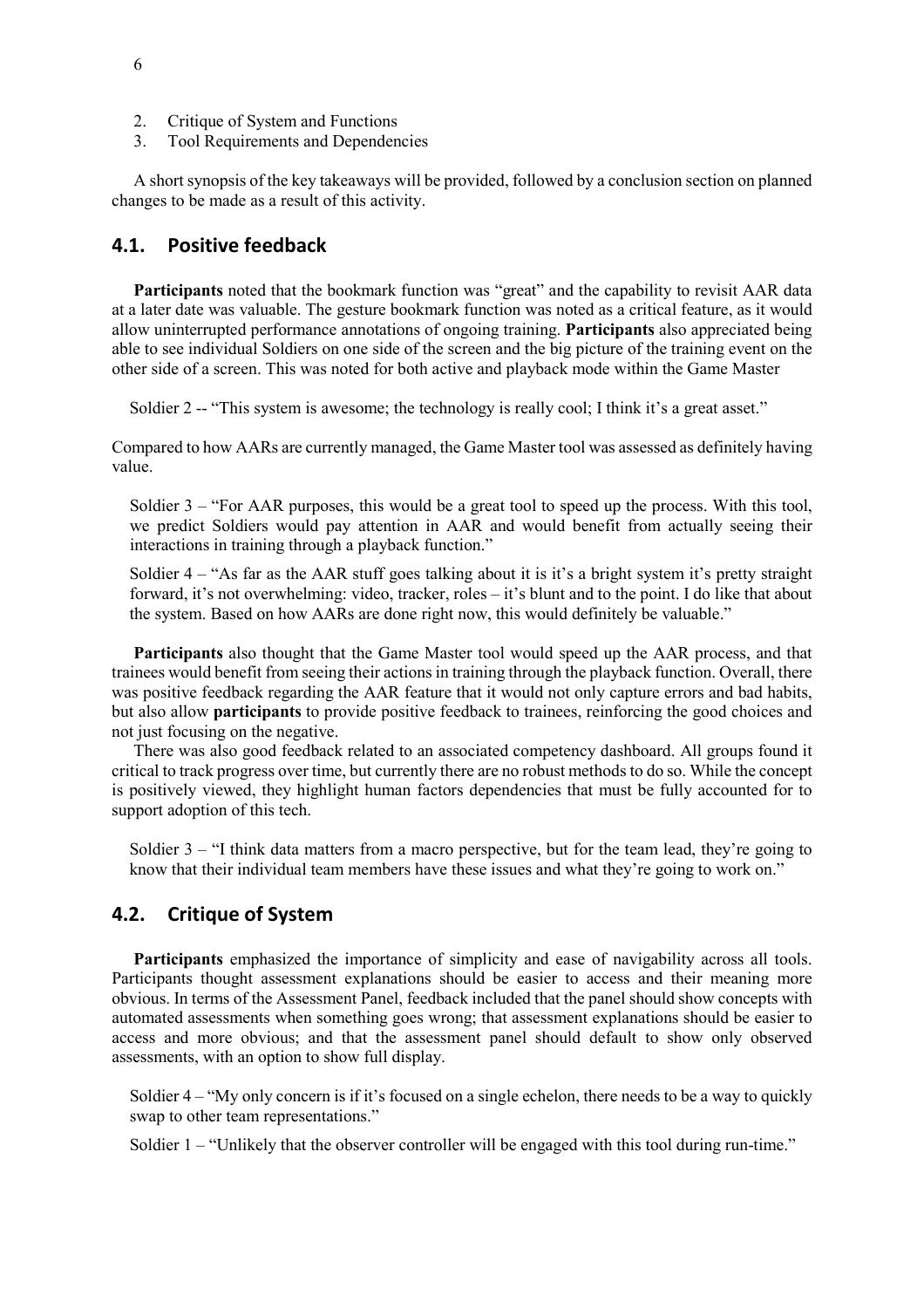Soldier  $5 - re$ : proficiency ratings on competency dashboard "it would be easier if it said like needs more training or specific 3 scenarios, something other than just a color bar."

While the user interface tools and methods were mostly well received, these associated critiques will be carefully examined for critical requirements to associate in the next iterative improvement cycle. The primary critique centered on human factors and usability, highlighting how important the interfacing components will be to the success of these training management methods by those who will use them. Additional information collected from the interviews was also examined from a tool requirement and dependency viewpoint.

### **4.3.** Tool Requirements and Dependencies.

Participants noted that their primary concern in training management is enforcing safety and ensuring a value-added outcome is experienced:

Soldier 1 -- **"**Safety is primary concern, flagging, weapon safety, overall risks of terrain, then overall training value, is the training effective, are they getting anything from it, having the Team Leads engaged, reporting what their team was supposed to do"

Soldier 4 – "Spec out whatever the leadership says are important."

These are the elements an OC/T is focused on during a learning activity, and any supporting tool must account for these requirements. Currently, the majority of performance is collected via a clipboard and an itemized list of performance steps that receive a binary 'go' or 'no-go' grading. Based on the goals of maintaining safety and eyes on the training, these performance annotations are often input after a training scenario is complete, and is dependent on an OC/T accurately interpreting and recalling their observations. Interfacing adaptive instructional system technology should be introduced from a usergoal standpoint, and establishing workflows and support features that produce a viable training experience with retained knowledge and skill.

Regardless of the tools and techniques applied, the interface must be intuitive and supportive of training workflows, and consistent across all modes of learning the technology is implemented within. It must also provide intuitive visualizations of data to ensure accurate and actionable insights are derived. A big focus here is interfacing common adaptive instructional system services with human counterparts and exposing relationships and logic to help drive skill development.

Soldier  $2 -$  "For real-time, during actual training, good likelihood of clicking the wrong thing, so interface has to be super basic."

Soldier 3 – Re: how performance measures are visualized on game master: "Request for more explicit color coding and meaning of stars."

Soldier 5 – re: adding adaptive logic to the game master: "Function to add stressors based on observed performance."

When comparing the three tools listed above, during execution of a scenario, the tool must be a secondary focal point at times of task completion. It will be critical to promote the use of bookmarks and audio annotations to capture in-situ observations and assessments that can be accounted for at a later day. The primary interest is in using this technology during an AAR and for long-range performance tracking. However, it will be important to identify a strategy for getting users of the tool to build labeled data sets of observed performance for the purpose of information machine learning classifiers in support of automating the assessment space.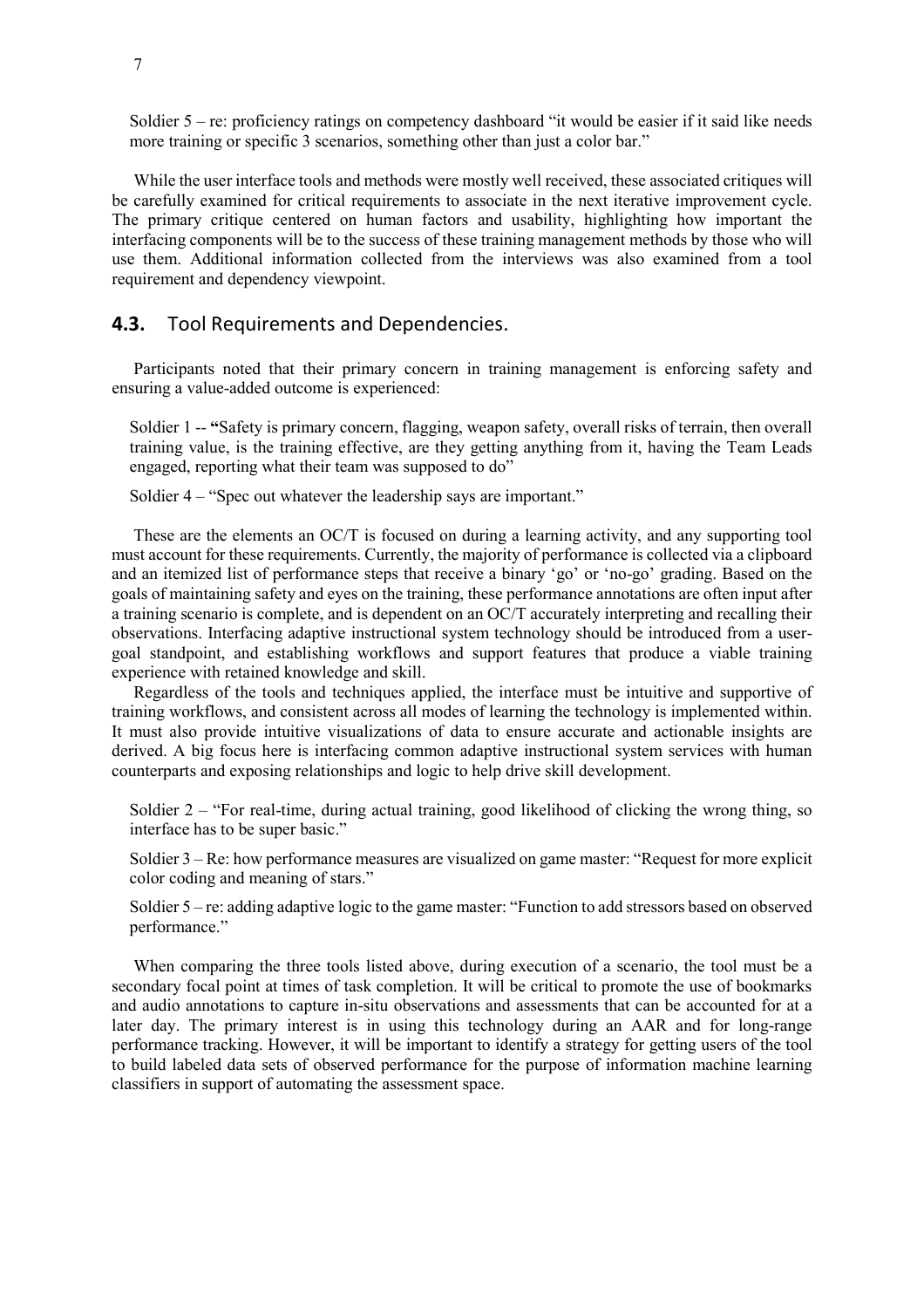### **5. Recommended Changes based on Feedback**

A significant takeaway from these interactions is a necessity to focus on simplicity. There is often an emphasis to include all features of a tool to a user so that every component and service is made available. For the successful utility of a hybrid-tutoring approach, understanding what features are necessary and what features are nice to have at each step in the workflow will dictate a forward focused design. We will adjust the current default model to visualize the basic assessment and bookmarking functions to the OC/T, while providing quick shortcuts to all other associated function.

Quick-win recommendations from participants are captured in Table 1. These include having the bookmark audio button always present on the task/concept panel, use visual and auditory notification when a task ends, and better correlate Domain Knowledge File (DKF) places of interest on a rendered Google map. In addition, participants recommend having a widget that would allow for an easy switch between pre-defined perspectives with an option to customize each; a simple touch screen that in addition to the global book gesture would include the ability to show or hide the assessment panel in a new User Experience (UX); and an advanced touch screen that would include elements of a simple touch screen but would show or hide assessment or scenario injects in a new UX.

#### **Table 1.**

| Tool                                                          |            | <b>Action</b>                                        |  |  |  |  |  |  |
|---------------------------------------------------------------|------------|------------------------------------------------------|--|--|--|--|--|--|
|                                                               | Assessment | Always show bookmark record audio button on edit     |  |  |  |  |  |  |
| Panel<br>Assessment<br>Panel                                  |            | task/concept panel.                                  |  |  |  |  |  |  |
|                                                               |            | Notify user when a task ends, and it contains one or |  |  |  |  |  |  |
|                                                               |            | more observed assessments without an assessment.     |  |  |  |  |  |  |
| Map<br>Game<br>General<br><b>Master</b><br>General<br>General |            | Show DKF places of interest on Google maps (points,  |  |  |  |  |  |  |
|                                                               |            | lines, areas).                                       |  |  |  |  |  |  |
|                                                               |            | Widget to easily switch between pre-defined          |  |  |  |  |  |  |
|                                                               |            | perspectives (with option to customize each).        |  |  |  |  |  |  |
|                                                               |            | 'Simple Touch Screen': Current global bookmark       |  |  |  |  |  |  |
|                                                               |            | gesture + ability to show/hide assessment panel in a |  |  |  |  |  |  |
|                                                               |            | new UX.                                              |  |  |  |  |  |  |
|                                                               |            | 'Advanced Touch Screen': 'Simple Touch Screen' +     |  |  |  |  |  |  |
|                                                               |            | ability to show/hide assessment/scenario injects in  |  |  |  |  |  |  |
|                                                               |            | a new UX.                                            |  |  |  |  |  |  |
| <b>Competency Dashboard</b>                                   |            | List date of last training for each task/competency  |  |  |  |  |  |  |
|                                                               |            | Establish ranking scheme for comparison and          |  |  |  |  |  |  |
|                                                               |            | motivation                                           |  |  |  |  |  |  |
|                                                               |            | Display bio-data/stress overtime separate from       |  |  |  |  |  |  |
|                                                               |            | performance                                          |  |  |  |  |  |  |
|                                                               |            | Create easy report export for leadership reporting   |  |  |  |  |  |  |

UI Modifications and Recommendations

While the technology seems welcomed by those we engaged with, there was still skepticism on the utility of these tools being widely adopted. Integrating new technology with new workflows/user roles requires careful coordination with viable stakeholders. This needs to be an iterative process, but focused more than just on Soldier feedback. With a "matured" version of each tool with touchpoint input incorporated, future work will require controlled studies to evaluate true impact and use characteristics.